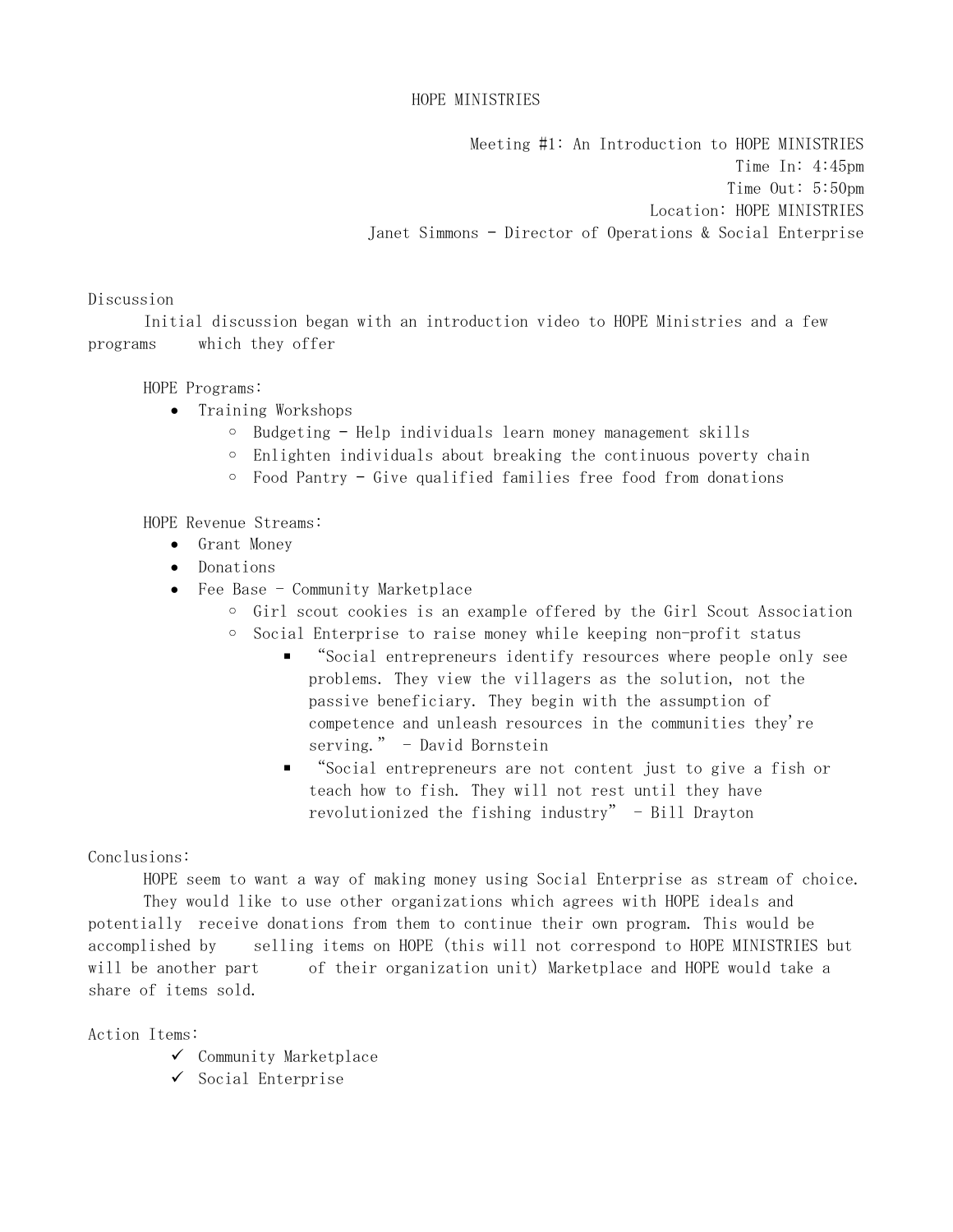### Discussion

 Talks began about their website and a potential mock-up of what they would like to see

Website Content:

- Overall theme is a community marketplace
	- Terrell C. mention a shopping mall layout
	- Target audience Women 30+
	- Options to donate
	- Website Revision
	- Color Schemes (soft greens, soft blues, Louisiana culture)
	- Advertising Space
		- Gold Sponsors
		- Top Sellers: organizations which sell the most products, of course their advertising would be the first to cycle through – I believe that's what she's talking about when she mentioned "Features of the Month"
- Contact Form
	- Database to keep and track new/old clients
- Checkout System
	- Paypal
	- Google Checkout
	- Options to donate also at checkout system
	- etc....
- Spreadsheet Report Reporting System
	- Way of reporting money (IRS Internal Revenue Service)
	- Reporting of items sold
- Potential Sponsors Involvement
	- How would others access website system to upload their own content
- Hosting Providers
	- Tim mentioned DreamHost as a possibly provided her concerns were available space
- User Tracking
	- Heat Mapping
- Website Certificates
	- Need prices

#### Conclusions:

 HOPE would like to see a website with organizations as investors that support their ideals and would sell their products on a HOPE owed website. They would receive a percentage of all items sold and Donation, Donations & Donations :)

 Note: They seem to have a pretty open budget right now so if you guyz think of anything that cost still include those ideas.

Action Items:

Donations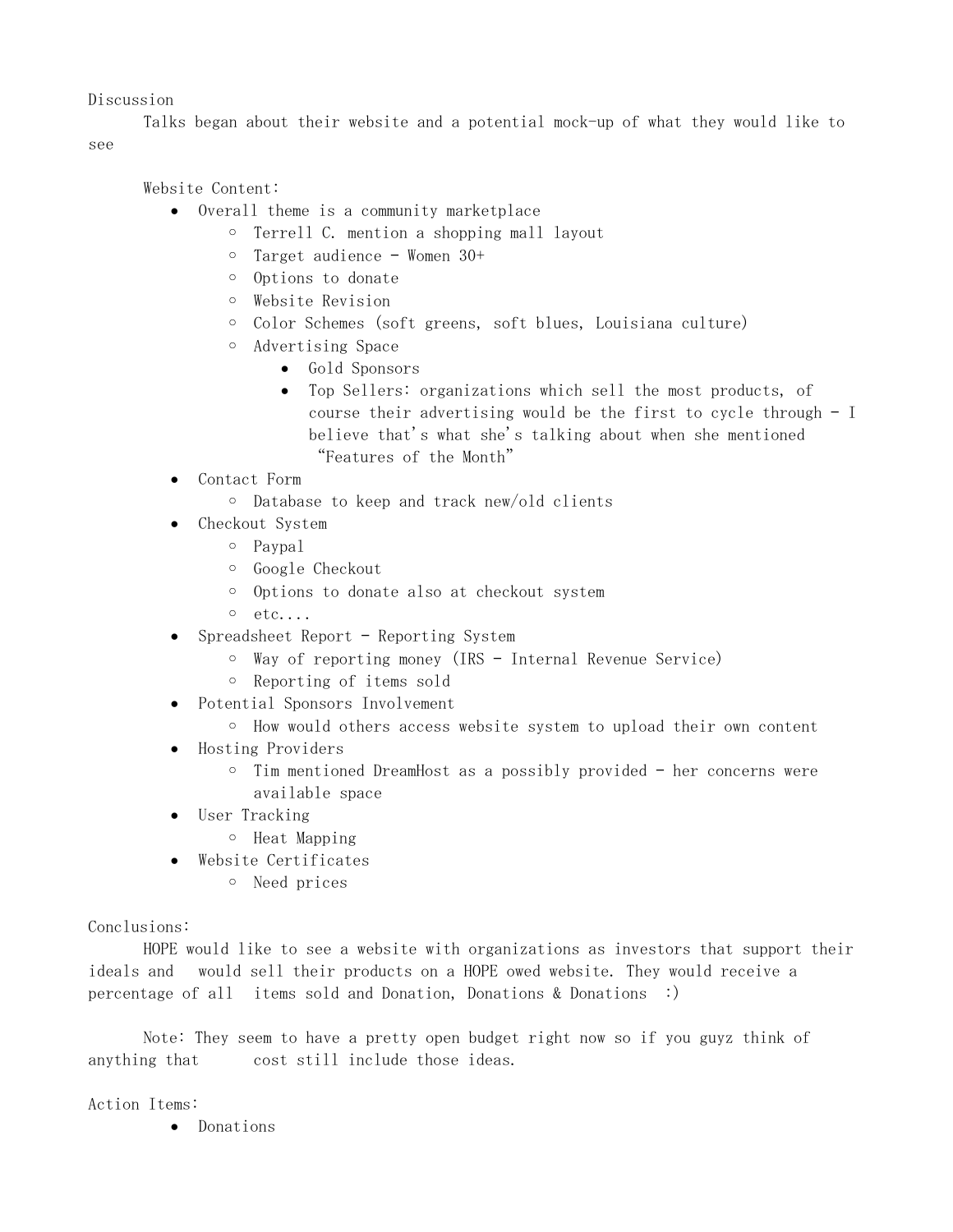- Advertising Space
- Managing other users access
- Website Hosting
- Database Design with Reporting System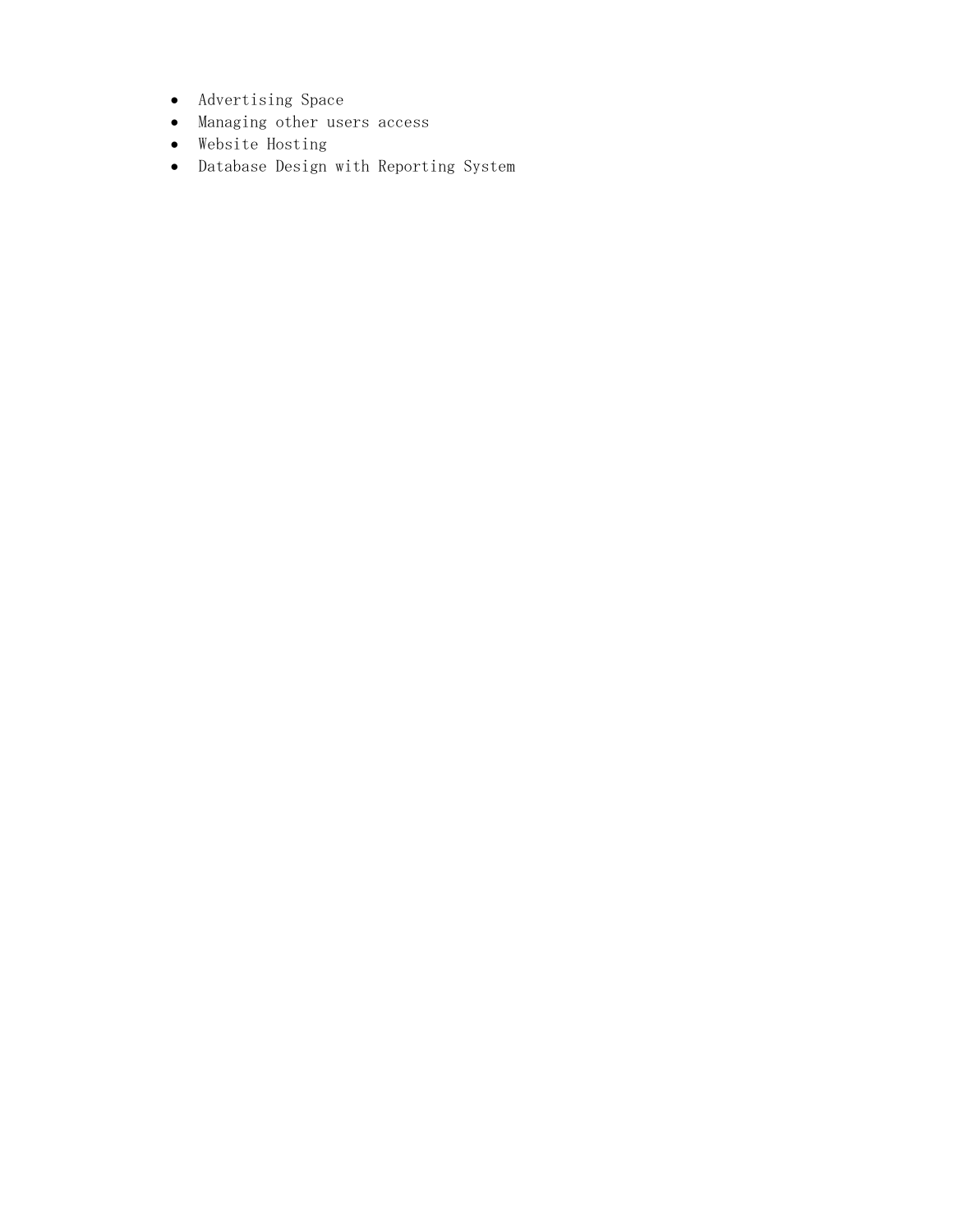# References

- Website Mock-up Ideas HOPE liked
	- http://www.charityusa.com/
	- http://www.fundraisers.com/
- They purchased these domains...not sure if they are correct will check with Janet...its one of these I believe
	- http://www.lacommunitymarketplace.org/
	- http://www.lacommunitymarketplace.net/
	- http://www.communitymarketplace.com/
	- http://www.communitymarketplace.net/
- Website Certificates
	- http://www.us-cert.gov/cas/tips/ST05-010.html
	- http://www.verisign.com/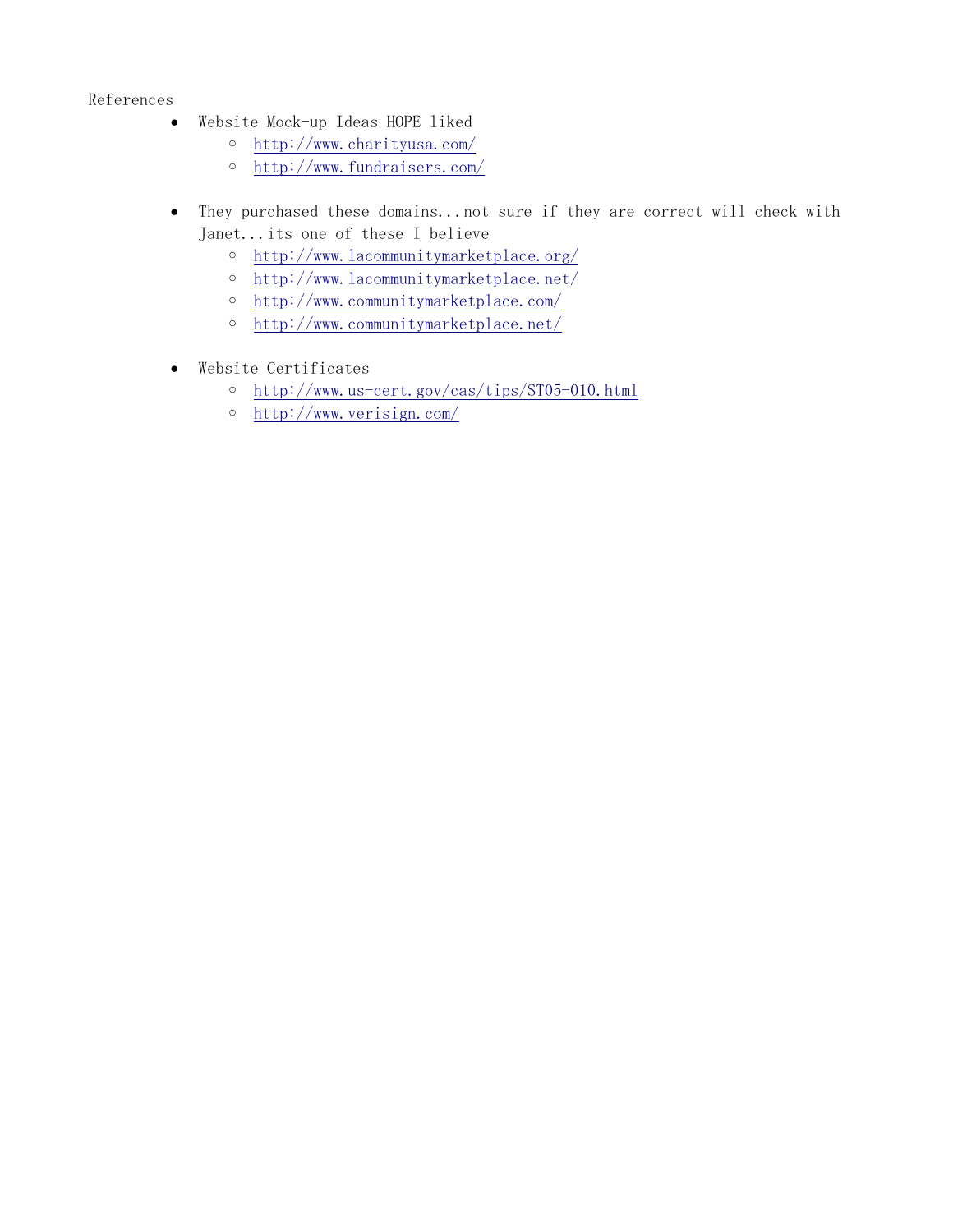Meeting #2 Time In: 5:30pm Time Out: 7:30pm Location: LSU Union 9/20/09

# **A. Website Design**

- o Tim suggests an eBay like design.
- o Terrell still likes a virtual mall design.
- o The majority dislikes both ideas
- o Voted that the group comes up with an original design.
- o Tim recommends the entire group design their own layout and bring to next meeting.
	- Agreed. Design sheets tabled to next meeting.

### **B**. **Programming Language Decision**

- $O$  JAVA nor  $C++$  is an option.
- o Tim suggest Ruby on Rails because of its customizable functions.
	- We all watch a Ruby on Rails tutorial.
- o Devin suggests using PHP.
- o Terrell, Matt, and Hailong agree that they will learn either language because they aren't very proficient in creating websites.
	- Agreed. Group will use PHP. Devin will send out tutorial links for it.

# **C. Mockup Docs**

- o Tim and Devin make mention of mock up docs.
	- Tim makes a brief overview of what he likes to do when creating website designs.
- o Devin agrees along with the rest of the group.
- o Terrell and Matt state that it will be hard to design a mock up when we have no concrete idea of what we want the website to look like.
	- Agreed. Mock up tabled until next meeting when we bring the individual design sheets.

# **D. Next Meeting w/ HOPE**

- o Next week is hectic for everyone.
- o Hailong suggests that we plan for the week off 9/28-Fall Break week.
- o Group agrees but has some doubts about who will be available.
	- Agreed. Will revisit next meeting.

# **E. Open Floor**

- o Tim suggests that we meet weekly; as if we are in class.
- o All agree with this idea.
- o Also limit use of laptops during meeting to stay on task.
	- Agreed.

# **F. Next meeting topics**

- o Mockup Design
- o Website Design
- o Back-end implementation